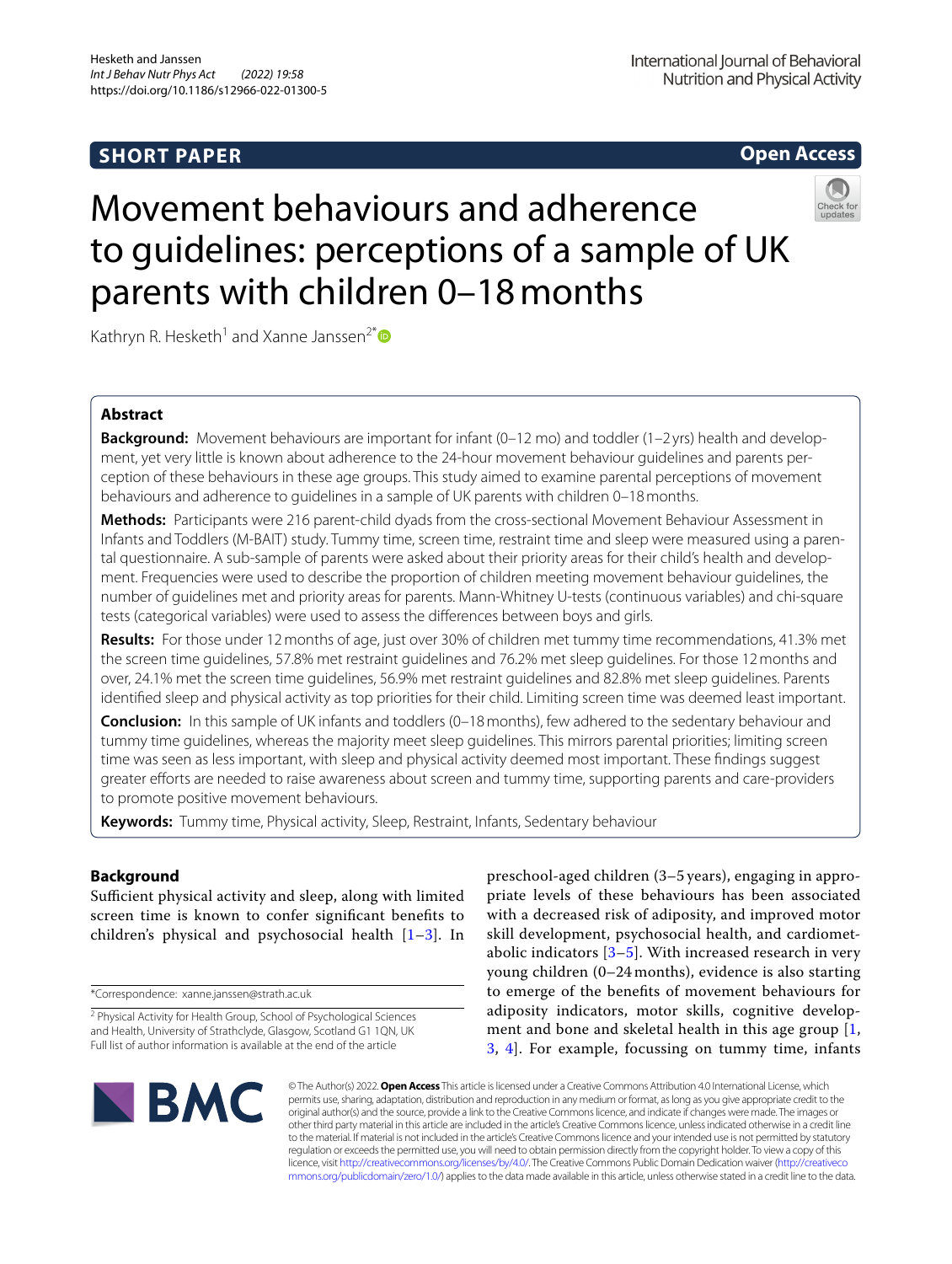who spend more time prone appear to have better gross motor and total development, reductions in their BMI-z scores, and lower risk of brachycephaly [\[6](#page-6-4)].

Given these health benefts, international guidelines now detail age-specifc physical activity, sedentary behaviour and sleep recommendations for infants, toddlers and preschool-aged children (e.g  $[7-9]$  $[7-9]$ ). Infants under 12 months old are recommended to engage in at least 30 minutes tummy time spread throughout the day, with those 12 months and over encouraged to participate in at least 180 minutes of physical activity each day. Screen time is not recommended for those under 2 years of age and the amount of time children spend restrained while awake should also be minimised to 1 hour at a time. Sleep recommendations range from 11 to 17 hours per 24 hours, depending on the age of the child [\[7](#page-6-5)–[9\]](#page-6-6).

Despite many countries issuing early years guidance, no country to date has an appropriate method to allow for national surveillance of physical activity, sleep and sedentary behaviour in infants and toddlers. This means there is relatively little evidence at present about levels of adherence to these guidelines in the under 2 s. Having valid and reliable methods to assess movement behaviours, and the time children spend therein, is therefore vitally important for this burgeoning feld of research. Whilst activity monitors are commonly used in older children and adults, in younger children, it is difcult to disentangle child- from adult-initiated movements (e.g. whether a child is being picked up and carried or moving independently). In addition, movement in infants  $\left( < 12 \right)$  mo, and more specifically in those <6mo) is largely achieved through limb/ head movement and rolling only. Studies that have assessed infants and toddlers adherence to the movement behaviour guidelines report low levels of adherence to all three guidelines, ranging from 3.5 to 19.1% [\[10\]](#page-6-7).

Despite a perception that young children are naturally or innately active, care-givers, the child's environment and cultural practices may inadvertently prevent children from moving as freely as they would like. For example, children now spend increasing amounts of time restrained in car seats and highchairs, limiting their ability to be active [[11\]](#page-6-8). Parents' behaviours, views and priorities play an important role in a child's daily behaviour [[10](#page-6-7), [12\]](#page-6-9). Understanding parents' priorities may therefore be key in increasing infants' and toddlers' physical activity and sleep, and reducing screen time. This study therefore sought to develop to the current limited evidence base in under 2 s, exploring parental perceptions of levels and adherence to movement behaviours and guidelines in a sample of UK parents with children 0–18 months.

## **Methods**

## **Design and participants**

This was a UK based cross-sectional study: participants were recruited as part of the Movement Behaviour Assessment in Infants and Toddlers (M-BAIT) study via social media in July 2020 and June 2021. Participants were eligible to participate if they were a UK resident, aged 18 years or older, and a parent or caregiver of a child aged 0–18 months old. Approval for the M-BAIT study was given by the School of Psychological Sciences and Health Ethics Committee at University of Strathclyde (A 62/20/05/2020/A).

## **Measures**

Participants were asked to complete an online questionnaire derived for the M-BAIT study. The questionnaire included questions about their child's physical activity, sedentary behaviour and sleep, and areas parents identifed as priorities for their child (e.g. sleep, diet, physical activity). Participants also reported their child's and their own date of birth, sex, employment status and whether or not their child attended childcare.

#### *Physical activity, sedentary behaviour and sleep*

Questions assessing physical activity, sedentary behaviour and sleep were based on published questionnaires, previously used in infants and toddler [[13](#page-6-10), [14](#page-6-11)]. Although the sleep questionnaire has been validated previously  $[14]$  $[14]$ , the validity of the physical activity and sedentary behaviour questionnaire is unknown [[13](#page-6-10)]. Parents were asked to report the time a child spent being physically active with an adult, other child, or alone as well as time spent outside or playing on the floor over an average week. In addition, parents were asked to report duration of their child's tummy time. Reported time spent in each behaviour was then divided by 7 to obtain average time per day. For those under 12 months, those reporting more than 30 min/ day of tummy time were classed as meeting the physical activity guidelines.

Parents reported weekly time spent watching a screen, as well time spent in fve situations in which the child would be restrained while awake (bouncer/ swing, stroller/pram, car seat, high chair or other structured chair, carrier/sling). Reported time spent in each behaviour was then divided by 7 to obtain average time per day. Children were classifed as meeting the screen time guideline if they engaged in no screen time and they were classifed as meeting the restraint guidelines if parents reported 60 min or less per day for each of the five scenarios  $[15]$  $[15]$ . If a child met both the restraint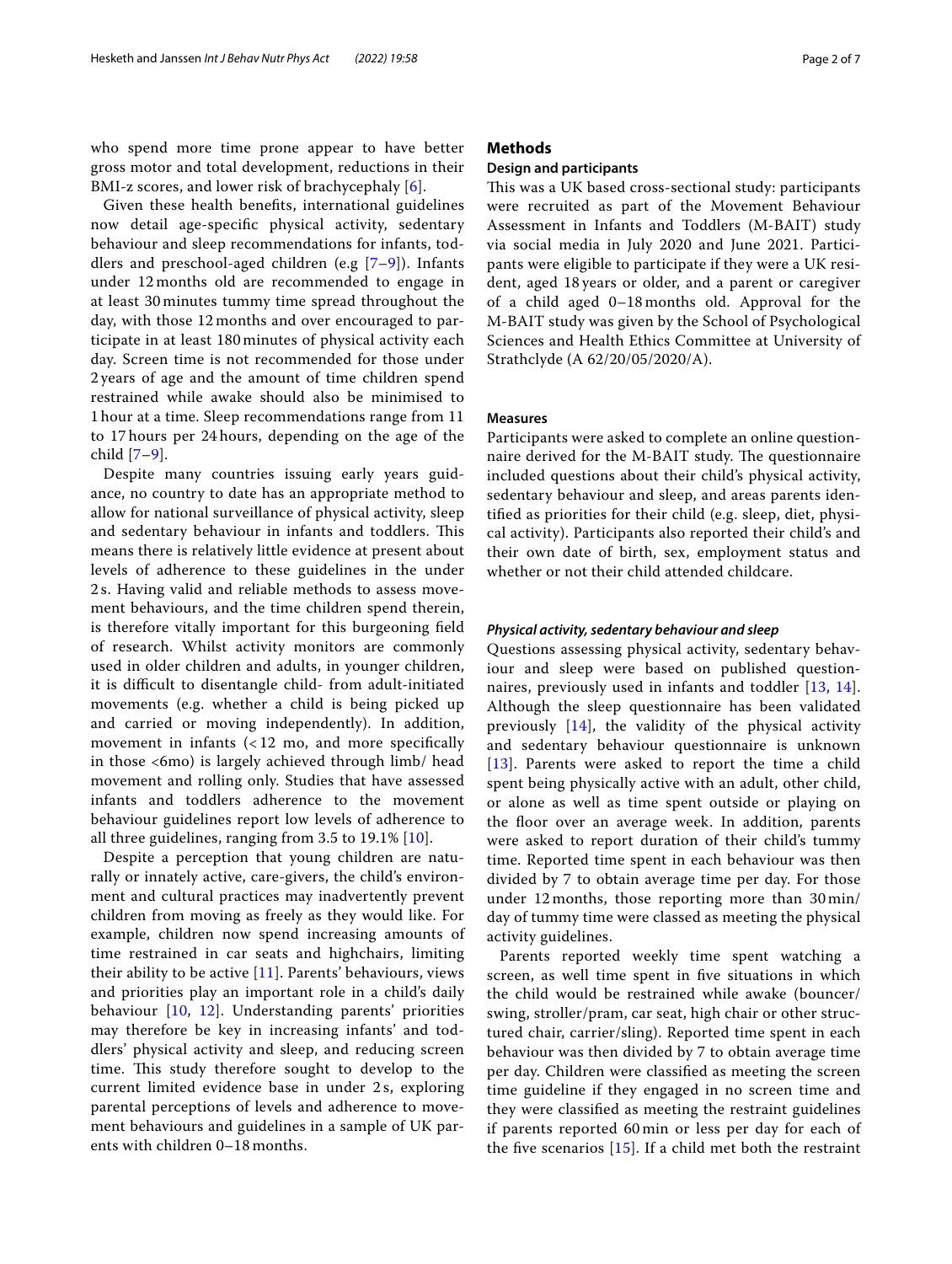and screen time guideline they were classifed as meeting the sedentary behaviour guideline.

Parents indicated the amount of time their child spent sleeping both at night and during the day. Total sleep time was calculated by taking the sum of night and day time sleep. Children were classed as meeting the sleep guidelines if they slept between 14 and 17 h (0–3 months), 12-16 h (4–11 months) and 11-14 h (12– 18 months) per day. Parents also reported the time it took for children to fall asleep during the night (night latency) and day (day latency), and the amount of time a child was awake at night.

## *Parent's priorities*

A sub sample of parents were asked about their priority areas in regards to their child's health and development. This information was collected by asking parents to categorise the following areas from most important to least important: 1) Getting enough sleep; 2) Getting enough physical activity; 3) Getting the right amount of screen time; 4) Weaning, with a balanced diet; 5) Getting enough to eat; 6) Making sure he/she keeps a healthy weight; 7) Ensuring he/she has children to play with; 8) Attending a range of activities classes to stimulate him/her; 9) Other (defne). Scores were then summarised into 3 categories, being most important (scores 1–3), average importance (scores 4–6) and least important (scores 7–9).

## **Analysis**

Descriptive statistics were used to summarise participant characteristics. Time spent in each of the behaviours was calculated using means and standard deviations for each of the 4 age groups (0–3.9 months;  $4-7.9$  months;  $8-11.9$  months;  $12+$  months). Frequencies were used to describe the proportion of children meeting the movement behaviour guidelines, the number of guidelines met and priority areas for parents. Guideline adherence was reported separately for those under 12 months of age and 12 months and older, in line with the 24-hour movement behaviour guidelines for the early years. In addition, guideline adherence was reported using  $0-3.9$ ,  $4-6.9$ ,  $7-11.9$  and  $12+$  months age categorisation to account for diferent developmental stages (Additional fle [1\)](#page-5-0). As data were not normally distributed, Mann-Whitney U-tests (continuous variables) and chi-square tests (categorical variables) were used to assess the diferences between boys and girls and age groups. All analysis were conducted in SPSS version 27 (IBM Statistics) and signifcance was set to  $p < 0.05$ .

## **Results**

A total of 216 participants took part in the M-BAIT study; 167 (77.3%) provided valid data on all movement behaviours and were included in the current study. Participant and child characteristics are show in Table [1.](#page-2-0) Briefy, children were on average 9.6 months old  $(SD=5.0 \text{ months})$ , just over half (52.1%) of the sample were boys and 96.4% of participating parents were mothers. Participants were recruited from England ( $n = 92$ ), Scotland ( $n = 36$ ), and Wales  $(n=1)$  (missing=36).

## **Levels of physical activity, sedentary behaviour and sleep per age group**

Table [2](#page-3-0) displays the time children spent in each of the behaviours. An upward trend across age groups was observed for all physical activity behaviours except for tummy time, which peaked at 4–7.9months. For most physical activity behaviours, children aged 0–3.9months spent least time and those age  $8-11.9$  and  $12+$  months spent most time in each of the physical activity behaviours. A similar pattern was identifed for screen time. Time spent restrained fuctuated between the age groups, with parents of 8–11.9month olds reporting the highest amount of time spent restrained. Aligned with guidelines, patterns were reversed for sleep, with older age groups reporting less total sleep, naps and less time spent awake

<span id="page-2-0"></span>**Table 1** Participant characteristics  $(n = 167)$ 

|                                | % (n)      | Mean | <b>SD</b> |
|--------------------------------|------------|------|-----------|
| Age (mo)                       |            | 9.6  | 5.0       |
| Age groups                     |            |      |           |
| $0 - 4$                        | 16.2(27)   |      |           |
| $4 - 8$                        | 28.7 (48)  |      |           |
| $8 - 12$                       | 20.4 (34)  |      |           |
| $12+$                          | 34.7 (58)  |      |           |
| Sex (males)                    | 52.1 (87)  |      |           |
| Country                        |            |      |           |
| England                        | 55.1 (92)  |      |           |
| Scotland                       | 21.6 (36)  |      |           |
| Wales                          | 0.6(1)     |      |           |
| Missing                        | 22.8 (38)  |      |           |
| Employment                     |            |      |           |
| Full time                      | 24.0 (40)  |      |           |
| Part time                      | 19.8 (33)  |      |           |
| Self-employed                  | 1.8(3)     |      |           |
| Maternity/paternity leave      | 47.9 (80)  |      |           |
| Unemployed                     | 3.0(5)     |      |           |
| Student                        | 1.2(2)     |      |           |
| Other                          | 2.4(4)     |      |           |
| Childcare (yes)                | 29.9 (50)  |      |           |
| Relationship to child (mother) | 96.4 (161) |      |           |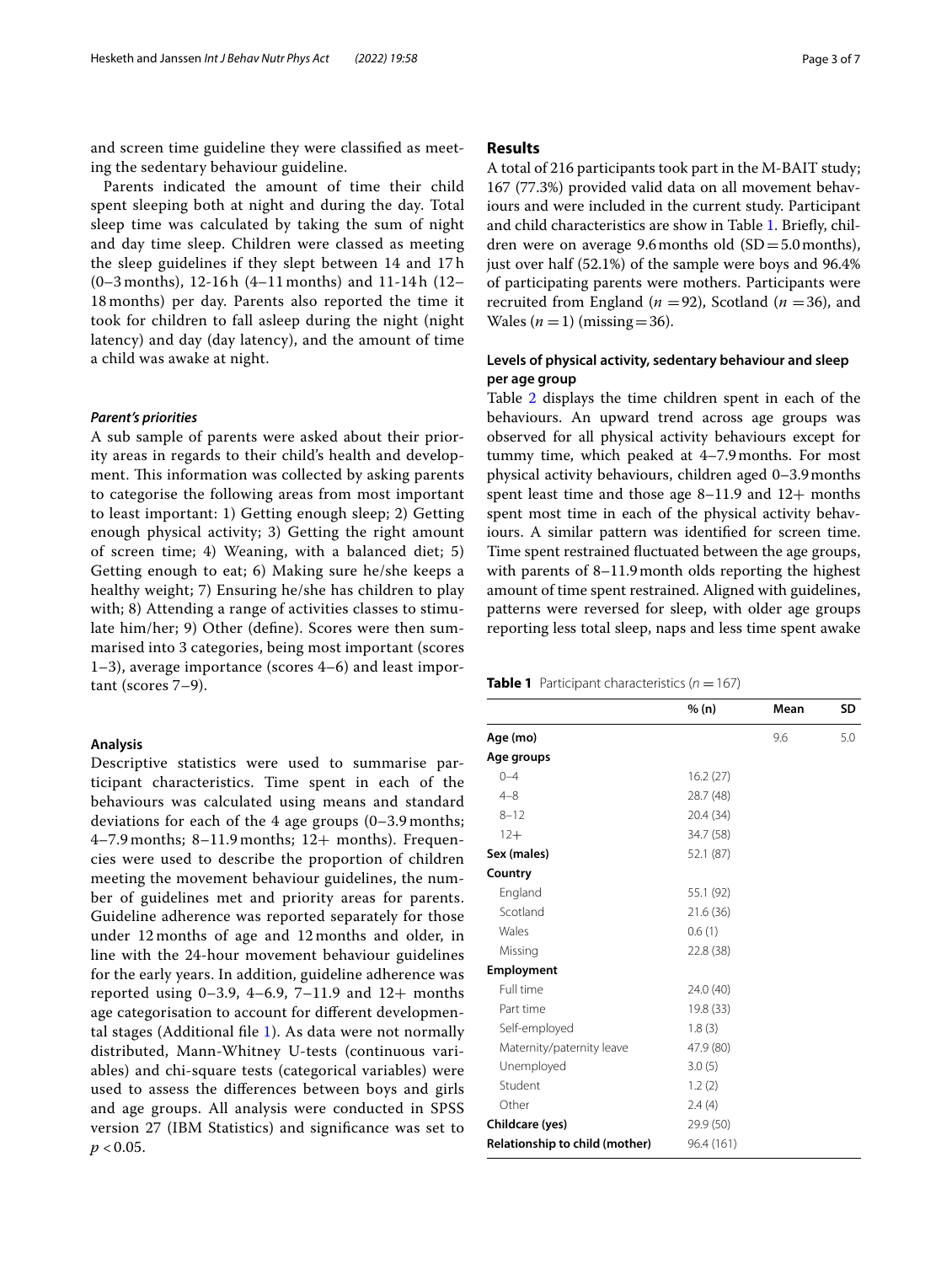|                               | 0-3.9 months ( $n = 27$ ) |            | 4–7.9 months ( $n = 48$ ) |            | 8–11.9 months ( $n = 34$ ) |            | $12+$ months<br>$(n=58)$ |       |
|-------------------------------|---------------------------|------------|---------------------------|------------|----------------------------|------------|--------------------------|-------|
|                               | Median                    | <b>IQR</b> | Median                    | <b>IQR</b> | Median                     | <b>IQR</b> | Median                   | IQR   |
| Physical activity (min/day)   |                           |            |                           |            |                            |            |                          |       |
| With adult <sup>a</sup>       | 48.2                      | 98.6       | 77.1                      | 85.7       | 120.0                      | 162.9      | 94.3                     | 120.0 |
| With child                    | 17.1                      | 60.0       | 25.7                      | 34.3       | 34.3                       | 82.5       | 57.9                     | 188.6 |
| Alone                         | 17.1                      | 38.6       | 30.3                      | 42.9       | 42.9                       | 51.4       | 42.9                     | 42.9  |
| Tummy time                    | 8.6                       | 25.0       | 15.0                      | 34.3       | 10.0                       | 42.1       | 0.0                      | 8.6   |
| Floor play                    | 25.7                      | 68.6       | 51.4                      | 100.7      | 85.7                       | 100.7      | 72.9                     | 154.3 |
| Outside                       | 8.6                       | 42.9       | 30.0                      | 51.4       | 25.7                       | 38.6       | 60.0                     | 95.4  |
| Sedentary behaviour (min/day) |                           |            |                           |            |                            |            |                          |       |
| Restrained                    | 94.3                      | 115.7      | 124.3                     | 113.2      | 145.7                      | 156.8      | 128.6                    | 90.0  |
| Screen                        | 2.3                       | 8.6        | 4.3                       | 17.1       | 6.4                        | 19.3       | 10.7                     | 33.2  |
| Sleep                         |                           |            |                           |            |                            |            |                          |       |
| Total sleep (hrs/day)         | 14.0                      | 2.0        | 13.3                      | 1.9        | 13.1                       | 1.63       | 13.0                     | 1.5   |
| Night (7 pm-7 am; hrs/day)    | 10.0                      | 2.0        | 11.0                      | 1.0        | 10.5                       | 1.0        | 11.0                     | 1.0   |
| Napping (7 am-7 pm; hrs/day)  | 4.0                       | 3.0        | 2.4                       | 1.0        | 2.6                        | 1.0        | 2.0                      | 1.5   |
| Night latency (min/day)       | 20.0                      | 19.8       | 15.0                      | 19.8       | 15.0                       | 21.0       | 20.0                     | 21.0  |
| Day latency (min/day)         | 10.0                      | 10.2       | 15.0                      | 10.2       | 10.0                       | 8.4        | 10.0                     | 6.0   |
| Awake at night (min/day)      | 60.0                      | 180.0      | 45.0                      | 59.4       | 60.0                       | 83.4       | 30.0                     | 60.0  |

## <span id="page-3-0"></span>**Table 2** Levels of PA, SB and sleep per age group

*IQR* Interquartile range; <sup>a</sup>n = 20, 37, 31 and 51 for 0–3.9, 4–7.9, 8–11.9 and 12+ groups respectively

<span id="page-3-1"></span>

|  | Table 3 Proportion of children meeting the guidelines, % (n) |
|--|--------------------------------------------------------------|
|--|--------------------------------------------------------------|

| Individual guideline met | Total sample $(n = 167)$ | $<$ 12 mo (n = 109) | $+12$ mo (n = 58) |
|--------------------------|--------------------------|---------------------|-------------------|
| Tummy time               | <b>NA</b>                | 31.2(34)            | NA.               |
| Restraint                | 58.1 (97)                | 58.7 (64)           | 56.9 (33)         |
| Screen time              | 35.3(59)                 | 41.3(45)            | 24.1(14)          |
| Sedentary behaviour      | 18.6(31)                 | 22.9(25)            | 10.3(6)           |
| Sleep                    | 78.4 (131)               | 76.2 (83)           | 82.8 (48)         |

at night. Few signifcant diferences were found between boys and girls: boys showed higher levels of screen time at age 4–7.9months and longer night latency at age 8–11.9months; girls spent more time awake at night at age 4–7.9months (Additional fle [2\)](#page-5-1).

Table [3](#page-3-1) reports the proportion of children meeting each of the behaviour guidelines. For those under 12months of age, just over 30% of children met tummy time recommendations, whereas 41.3% met the screen time guidelines. Adherence to the restraint (58.7%) and sleep guidelines (76.2%) was higher. Only 4.6% of children met all four guidelines (Fig. [1\)](#page-3-2). For those 12months and over, 24.1% met the screen time guidelines, 56.9% met the restrained guidelines and 82.8% met the sleep guidelines (Table [3](#page-3-1)). Total physical activity was not measured for those over 12months and therefore adherence to all guidelines could not be report for this group. There was no diference between the number of boys and girls

<span id="page-3-2"></span>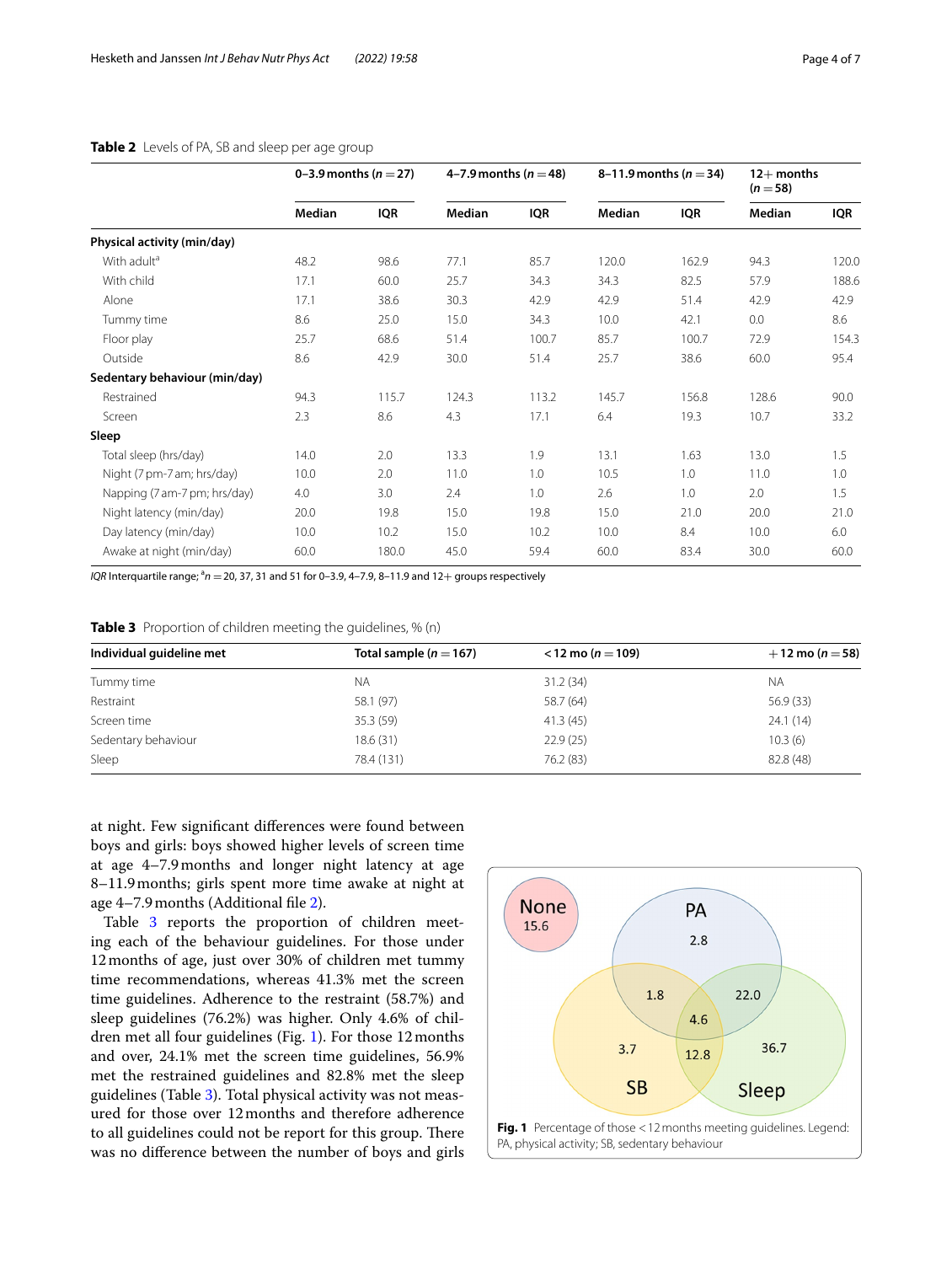

<span id="page-4-0"></span>meeting guidelines across all ages (Additional fle [3\)](#page-5-2) or among diferent age group categories (Additional fle [1\)](#page-5-0).

### **Parents priorities**

Parents identifed sleep and physical activity as top priorities for their child, with 72.9% and 53.8% respectively, listing these areas in their top 3 priorities. Limiting screen time was deemed least important, with only 14.3% listing this area as priority areas (Fig. [2\)](#page-4-0).

## **Discussion**

This is the first study to report on the prevalence, and parental perceptions, of movement behaviours in a sample of UK infants and toddlers (0–18months). With relatively little known about these behaviours worldwide, we note that screen time and high levels of restraint already appear to be prevalent in very young children. This suggests UK children would beneft from eforts to promote positive movement behaviours, ensuring optimal habits are formed and remain into the later preschool period.

As noted above, the number of UK infants and toddlers in this sample meeting the screen time guidelines is low, with less than half of children meeting screen, and combined sedentary behaviour, guidelines. Aligned with this, parents appeared not to be concerned about their child's screen time, suggesting it was not a priority to limit this behaviour. The results reported in this study are slightly lower compared to those of a recent study conducted in Canada. Carson et al. reported screen time ranged from 18 min/day in those 2 months of age up to 35 min/day in those aged 6 months [[11\]](#page-6-8). Previous review evidence also suggests that adherence

to the screen time guideline in those under 24 months ranges from 2.3 to 83.0% [\[10](#page-6-7), [16\]](#page-6-13). However, it is worth noting that the majority of the studies included in these reviews reported adherence to the screen time guidelines to be between 10 and 30%, with only 2 studies reporting adherence greater than 50%. It could be that parents use screen time as a parenting strategy, allowing them to manage their time whilst keeping children occupied. They may therefore not perceive screens to be harmful, seeing it only as a benefcial way to keep their child (ren) occupied while they complete other jobs or have necessary downtime (particularly during the pandemic). It is also possible that, given the data collection period, screens were used as a means to remain connected to family and friends during 'lockdowns'. The nuanced reasons as to why parents allow screen time in very young children needs to be understood before interventions can be put in place.

Conversely, parents reported that a large proportion of their children were meeting sleep guidelines, which was also one of parents' key priorities. Levels reported here were comparable to those in a Canadian cohort  $[11]$  $[11]$ , but higher than those in Australian children [\[15](#page-6-12)]. It is perhaps unsurprising that parents prioritise this behaviour, given sleep (or lack thereof) often has wide-ranging infuences on physical and mental health of young families, particularly during the frst years of life [\[17](#page-6-14)]. Parents also felt that sufficient physical activity was important, but interestingly, for children in the relevant age groups few met tummy time guidelines. In line with development, tummy time increased here up to the age of 7.9months, then declined. However, only 31% of children under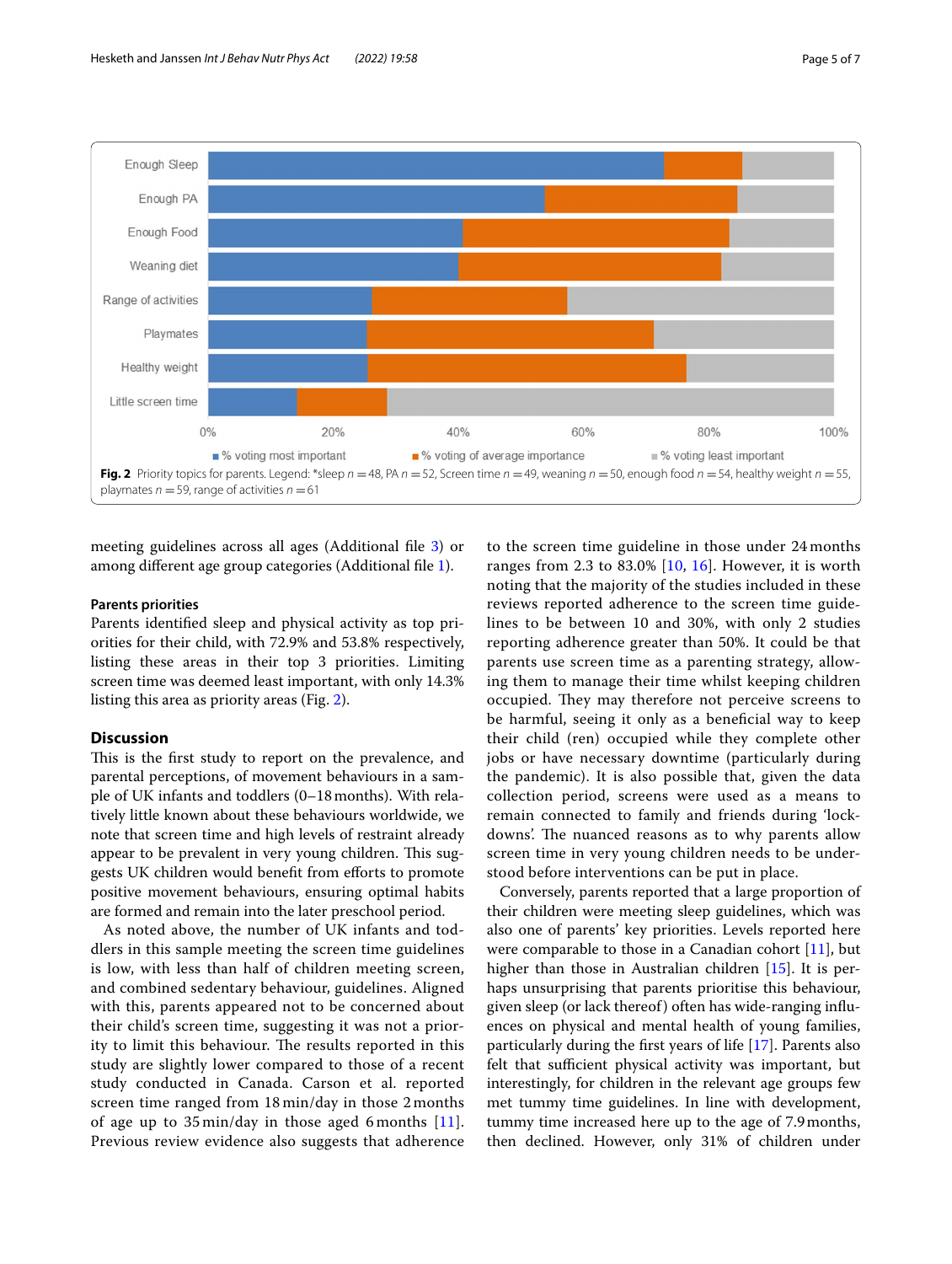12months meet the recommendation of 30minutes per day in this study (0–3.9months: 22.2%; 4–7.9months:  $33.3\%$ ; 8–11.9:  $35.5\%$ ). The results of our study contradict previous studies showing higher tummy time adherence at 4month olds. A recent Canadian study showed children aged 2 and 6months engaged in approximately 48 and 116min/day of tummy time respectively, substantially more than the 31min/day reported in this study  $[11]$  $[11]$ .

These are large differences, and may relate to differences in parental knowledge and the promotion of specifc behaviours in relevant countries. For example, in Canada the guidelines for the early years were released in collaboration with ParticipACTION. ParticipACTION is a social marketing and communications organization focussed on promoting physical activity in Canada and especially successful in reaching parents [\[18](#page-6-15)]. It may therefore be that Canadian parents may be much more aware of the 24-hour movement behaviour guidelines compared to parents in the UK, where guideline release was not accompanied by a big marketing campaign. Whilst the inclusion of tummy time recommendations in the UK activity guidelines is a step forward, parents may not yet be aware of this and how to best go about providing tummy time safely.

## **Strengths and limitations**

This study was conducted in children of a range of ages, across devolved nations in the UK (i.e. England, Scotland, Wales). Using published questionnaires, previously employed in infant and toddler studies [[13](#page-6-10)[–15](#page-6-12), [19\]](#page-6-16), it builds on the limited evidence base for children under 2, ofering important insight into movement behaviours in UK infants and toddlers. It also provides novel information about parental priorities during the early years of life, which appears to mirror how these behaviours manifest in their children. Whilst there is some evidence that tummy time is benefcial to children's gross motor and total development, and ability to move in the frst year of life, more evidence is required to show longer-term benefts of this behaviour relating to social and cognitive development [\[6](#page-6-4)]. It should also be born in mind that data collection for this study occurred during the COVID19 pandemic. It is possible that levels of screen time were therefore higher than they might have been normal, as digital technology was often the only means of seeing family members during this period, particularly in those over 12months of age (those with children under 12months old were partially exempt from social distancing restrictions). The use of non-validated questionnaires to measure sedentary behaviour and physical activity here, as none currently exist to measure these behaviours in this age group, is a limitation. However, as shown previously in older age groups, proxy-report measures can be of use to capture the proportion of children meeting movement guidelines, particularly for large-scale national surveillance, where device-based measures may be less practical. Though proxy-report measures can afford vital contextual information about movement behaviours in small children, they may be subject to recall or socialdesirability biases. In contrast, device-based measures are benefcial to capture intensity and duration information about children's behaviours, but given the challenges of assessing movement behaviours in young children, more work is needed to validate objective measures in this age group. Collaborative eforts should be encouraged to ensure consensus around these methods to prevent divergence of methods in elements such as cut points that has occurred in the older preschool measurement feld.

## **Conclusion**

UK infants and toddlers (0–18months) included in this sample appear to be subject to high levels of restraint, with screen time already prevalent in very young children. Relatively few infants engage in sufficient tummy time. Given the importance of these behaviours for child development and health, greater efforts are needed to support parents and care-providers to promote positive movement behaviours. Establish healthy levels of these behaviours early in life will not only beneft children's health and wellbeing, but also ensure optimal habits are formed and retain into the later preschool period and beyond.

#### **Abbreviations**

M-BAIT: Movement Behaviour Assessment in Infants and Toddlers; PA: Physical activity; SB: Sedentary behaviour.

#### **Supplementary Information**

The online version contains supplementary material available at [https://doi.](https://doi.org/10.1186/s12966-022-01300-5) [org/10.1186/s12966-022-01300-5](https://doi.org/10.1186/s12966-022-01300-5).

<span id="page-5-1"></span><span id="page-5-0"></span>**Additional fle 1.** Proportion of children meeting the movement behaviour guidelines per age group.

<span id="page-5-2"></span>**Additional fle 2.** Levels of PA, SB and sleep per age group.

**Additional fle 3.** The proportion of children meeting the movement behaviour guidelines split by sex.

#### **Acknowledgements**

Not applicable.

#### **Authors' contributions**

KH and XJ both made substantial contributions to the conception, design acquisition, interpretation and drafting of the work. XJ analysed the data. KH and XJ both read and approved the fnal manuscript.